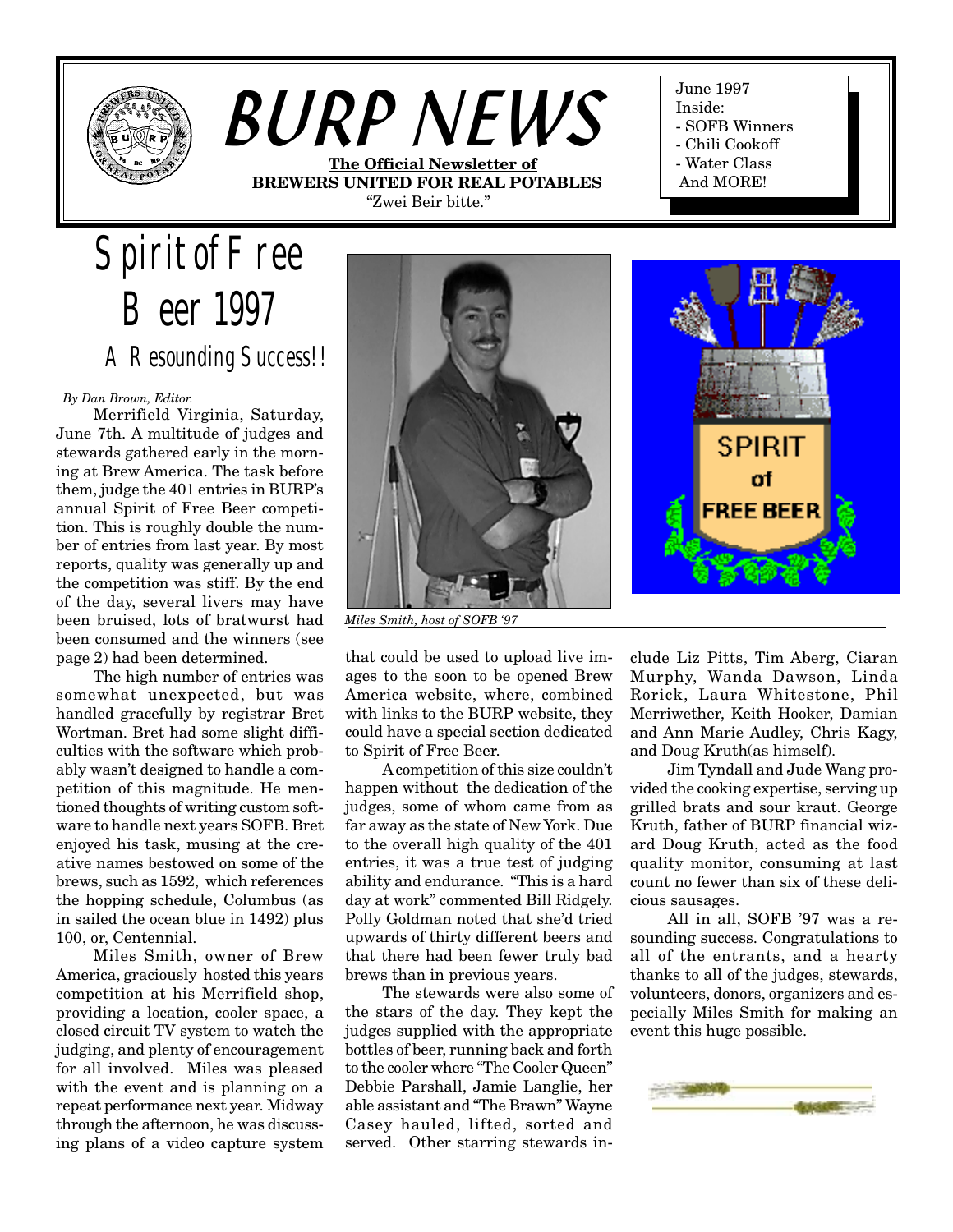# **OFFICIAL RESULTS of SOFB** *By Mark Stevens*

1997 Nations Capital Spirit of Free Beer Homebrew Competition June 7, 1997 Sponsored by Brewers United for Real Potables (BURP) Graciously hosted by Brew America, Vienna, Virginia TOTAL NUMBER OF ENTRIES: 401 Category Winners: Light Lagers: 1st: George Fix 2nd: George DePiro 3rd: Robert Dawson Amber & Dark Lagers: 1st: Delano Dugarm 2nd: Gary Nazelrod 3rd: Wendy Aaronson & Bill Ridgely Bock: 1st: Ed Cosgrove 2nd: Scott Bickham 3rd: Bill Card English & German Ales: 1st: Jay Adams 2nd: Robert Dawson 3rd: Greg and Tina Griffin American Pale Ales: 1st: Paul Fiorino 2nd: Tim Fields 3rd: Robert Stevens Brown Ales: 1st: Alan Folsom 2nd: Mike Acuna 3rd: Art Blanchard Porter: 1st: David Woolsey 2nd: David Woolsey 3rd: Bob Kellogg Stout: 1st: Bud Hensgen

**BURP News**

2nd: George DePiro 3rd: Gary Nazelrod Strong Ales: 1st: Scott Bickham 2nd: Andy Anderson 3rd: Greg and Tina Griffin Belgian Ales: 1st: Jay Adams 2nd: Ken Dere 3rd: Jay Reeves Novelty Beers: 1st: Ray Renner 2nd: Benjamin Hawkins 3rd: Frost E. Breeze Wheat Beers: 1st: Jim Rorick 2nd: A.J. DeLange 3rd: Andy Anderson Mead and Cider: 1st: Ed Cosgrove 2nd: John Dittman 3rd: Robert Dawson Best of Show Awards: 1st place BOS (to be brewed at Virginia Beverage Company, Alexandria, VA): Alan Folsom (mild) 2nd place BOS (brewer for a day at Potomac River Brewing Company, Chantilly, VA): Jim Rorick (weizen) 3rd place BOS (brewer for a day at Brimstone Brewing Company, Baltimore, MD): Scott Bickham (barleywine) Brewer Select Award (to be

brewed at Oxford Brewing Company, Linthicum, MD): Bud Hensgen (stout)

Lager Challenge (to be brewed at Blue N Gold Brewing Company, Arlington, VA): Delano Dugarm (dark lager)

Thanks to all of the sponsors, judges, stewards, competition staff, and to our host site, Brew America of Vienna, VA, for making this a fun, successful event for everyone!

 BURP News is the officail newsletter of Brewers United for Real Potables. It is published monthly, and is written by and for the members of BURP. Subscriptions are covered in the cost of yearly club membership dues, which are currently set at \$15 for individuals and \$20 for couples.

Articles, photographs and artwork of all sorts are welcome. Submissions related to homebrewing beer are more likely to be published than other items. Send items you wish to submit via US mail to Dan Brown, C/O BURP News, 1401 South Edgewood St. #477, Arlington, VA. 22204. Email submissions to brown@brauhaus.org are welcome and encouraged. Please use a commonly

# **Cannon Fodder**

*By Tom Cannon, Fearless Leader.*

The chili gods smiled on us for the May BURP meeting. It turned



out to be a great day for the chili competition. 19 chili cooks, including several past champions, gathered to decide the 1997 BURP best chili. The winner, however, was a shock to us all. A vegetarian chili won first place in the BURP chili competition! And it was good!!! This is going to take some getting used to. Congratulations, though, to Bill Cavander for winning this years chili competition. It was fun, and I can't wait to challenge Bill again next year.

Congratulations to the seven BURPers who got beers entered into the second round of the AHA National Homebrew competition. They are Scott Bickham, Mark Stevens, Wendy Aaronson, Keith Chamberlain, Janet Crowe, Steve Marler, and your fearless leader. Let me tell you, the beer I'm getting forwarded was the same Stout I entered in the Club Stout Competition last February that scored a 27 by some beer judge named Dave Pile. The lesson here is you don't get beer ribbons unless you enter beer. Beers can improve with age, so if it tastes good to you, put it in a competition. You may be surprised by the results. And keep your fingers crossed for some BURPers to bring back medals from the second round in Cleveland in July.

By the time you read this, the fifth BURP Spirit of Free Beer will be finished. Right now, we have more beers than have been entered in any of the previous SOFBs. Credit to this goes directly to all the hard work done by our Minister of Culture and SOFB organizer, Mark Stevens, and especially our Prize Coordinator, the peerless Becky Pyle (not related to Dave Pile). At the June meeting when we hand out all the competition prizes, make sure you thank Mark and Becky and the other SOFB volunteers. They deserve a lot of credit for making

**See Fodder, Page 3**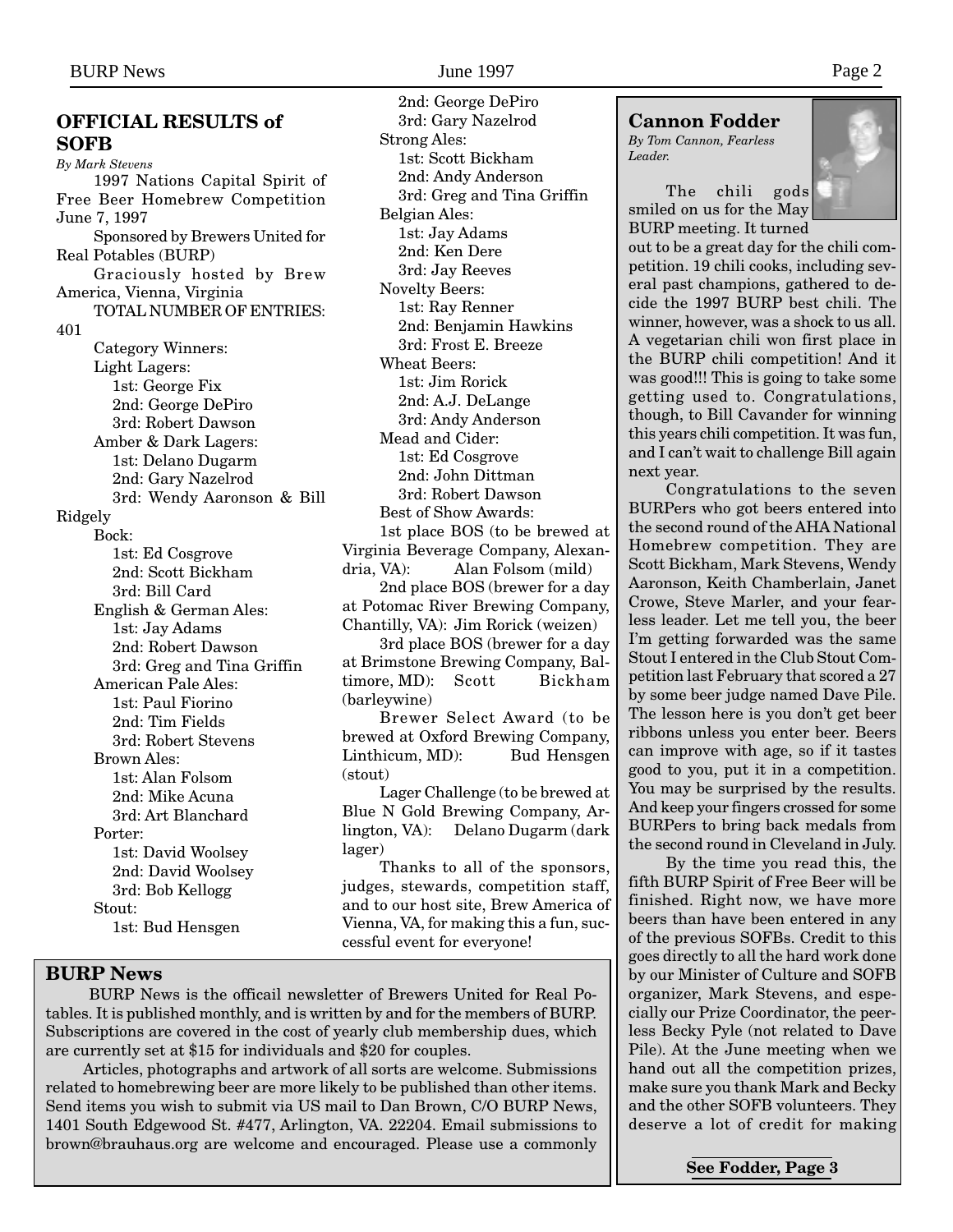#### **Thanks to SOFB Sponsors**

*By Becky Pyle, SOFB Prize Coordinator*

I can't say thank you enough to all our sponsors. This years Spirit of Free Beer prize array included five professional brewing opportunities from Virginia Beverage Company; Blue-N-Gold Brewing Company; Oxford Brewing Company; Potomac River Brewing Company; and Brimstone Brewing Company. In addition we were donated \$200.00 in gift certificates from Brew America; bags of grain from Brew Masters, MD Homebrew, Oxford and Wild Goose; hops from HopUnion; yeast from WYEAST; dozens of glasses from Northern Virginia Beverage, Wetten Importers and Select Wines; and a case of Maibock from Clipper City. A complete list of prizes donated follows: **All About Beer** - 2 subscriptions **Anchor Brewing Co.** - 3 t-shirts **Baltimore Brewing Co**. - 2 t-shirts

and 2 glasses

**Belgiuqe Gourmande** - \$50.00 gift certificate

**Blue-N-Gold Brewing Co.** - is providing 1st Place Prize in the Amber & Dark Lager Category. The winner will be invited to formulate and brew the winning beer on location to be served behind the bar at Blue-N-Gold.

**Boston Beer Co.** - 4 sweatshirts, 2 polo shirts and 24 pint glasses **Brew America** - \$200.00 in gift certificates

**Brewer's Art** - \$50.00 gift certificate

**Brew Masters** - is sponsoring our entire American Style Ale Ribbon Category with 55 lbs of grain for 1st Place (mix and match from their

#### **Fodder from Page 2**

SOFB the premier homebrew competition on the east coast.

Short turnaround time for articles this month due to the short period between BURP meetings. Hope to see a big turnout at Larry and Trish's. Keep on brewing, and we'll see you there.

grains in stock), 25 lbs of grain for 2nd Place and 10 lbs of grain for 3rd Place. Hat's off to our long time sponsors! **Brickskeller** - \$50.00 gift certificate **Briess Malt** - 2 hats **Brimstone Brewing Co.** - is providing Third Place Best of Show. The winner will be invited to be a "Brewer for a Day" at Brimstone Brewing Company. **Cairo Wine and Liquor** - \$35.00 gift certificate **Capital City Brewing Co.** - \$70.00 & \$40.00 gift certificate **Clipper City** - a case of Maibock Beer **Crosby and Baker** - \$60.00 in gift certificates **Dock Street Brewing Co.** - a dozen pint glasses **Frederick Brewing Co.** - 2 t-shirts and a golf shirt **HopUnion USA, Inc.** - 30 sample bags, 5 key chains and 2 hats **John Harvard's Brew House** - \$30.00 gift certificate **Koch's Koncepts** - Koch's Kooler **Legends, Ltd.** - goblet and 2 tshirts **Maryland Homebrew Supplies** bag of Belgium Pale Malt **Merchant Du Vin** - Celebrator Glasses **Mount Vernon Cidery** - Poster and 2 hats **Northern Virginia Beverage Co.** dozens of glasses and 2 beach umbrella's **Old Towne Tavern & Brewing Co.** - \$40.00 gift certificate **Oliver Breweries, LTD** - growler, t-shirt and hat **Oxford Brewing Co.** - is providing

## **New Members**

*By Bill Ridgely, Minister of Membeership*

Welcome this month to Christopher & Gina Bruno of Vienna, Bob Kulawiec of the District, Mike Megown of Fredericksburg, Phil Merriwether of Reston, Sue Murrin of the District, Beth & Mike Nunan of Manassas, and Michael Saint-Clair of Ellicott City.

Hope to see you all at the next BURP meeting!

a unique prize this year called the Brewer's Select Program. The best ale brewed (choosing from six ribbon categories) will be invited to supervise the brewing of their beer on location to be distributed in kegs commercially. In addition they have donated 2 bags of grain. Wow! **Pennsylvania Brewing Co**. - 2 tshirts

**Pete's Brewing Co.** - 3 t-shirts **Phoenix Imports Ltd.** - 4 t-shirts, 2 pint glasses and 4 bar towels

**Potomac River Brewing Co.** - is providing Second Place Best of Show. The winner will be invited to be a "Brewer for a Day" at Potomac River Brewing Company.

**Rick's Wine and Gourmet** - \$50.00 gift certificate

**Rockbottom Brewery** - \$50.00 gift certificate

**Rogue Ales** - 2 hats

**Select Wines** - dozens of glasses **Sierra Nevada Brewing Co.** - 2 sweatshirts, 2 t-shirts, 2 golf shirts, pins and signs

**Silesia Liquors** - sponsoring our plack and trophy engraving.

**Sisson's Restaurant & Brewery** - 2 glasses, 1 t-shirt and 1 tank top **Storey Communications, Inc.** - 5

books

**Sweetwater Tavern** - \$25.00 gift certificate

**The Flying Barrel** - \$100.00 gift certificate (brew on premise) and a \$50.00 gift certificate for the homebrew store

**The Legend** - \$25.00 gift certificate **Total Beverage** - \$50.00 gift certificate, 2 dozen swing top bottles and lots of openers for the competition **Victory Brewing Co.** - 1 henley long sleeve shirt

**Virginia Beverage Co.** - is providing the Best of Show Prize. The winner will be invited to formulate and brew the winning beer on location to be served behind the bar at Virginia Beverage Company. **Wetten Importers** - dozens of glasses and 1 t-shirt **Wild Goose Brewing Co.** - 55 lb bag of grain

**WYEAST Laboratories** - 12 yeast and 1 t-shirt **Zymurgy** - 2 subscriptions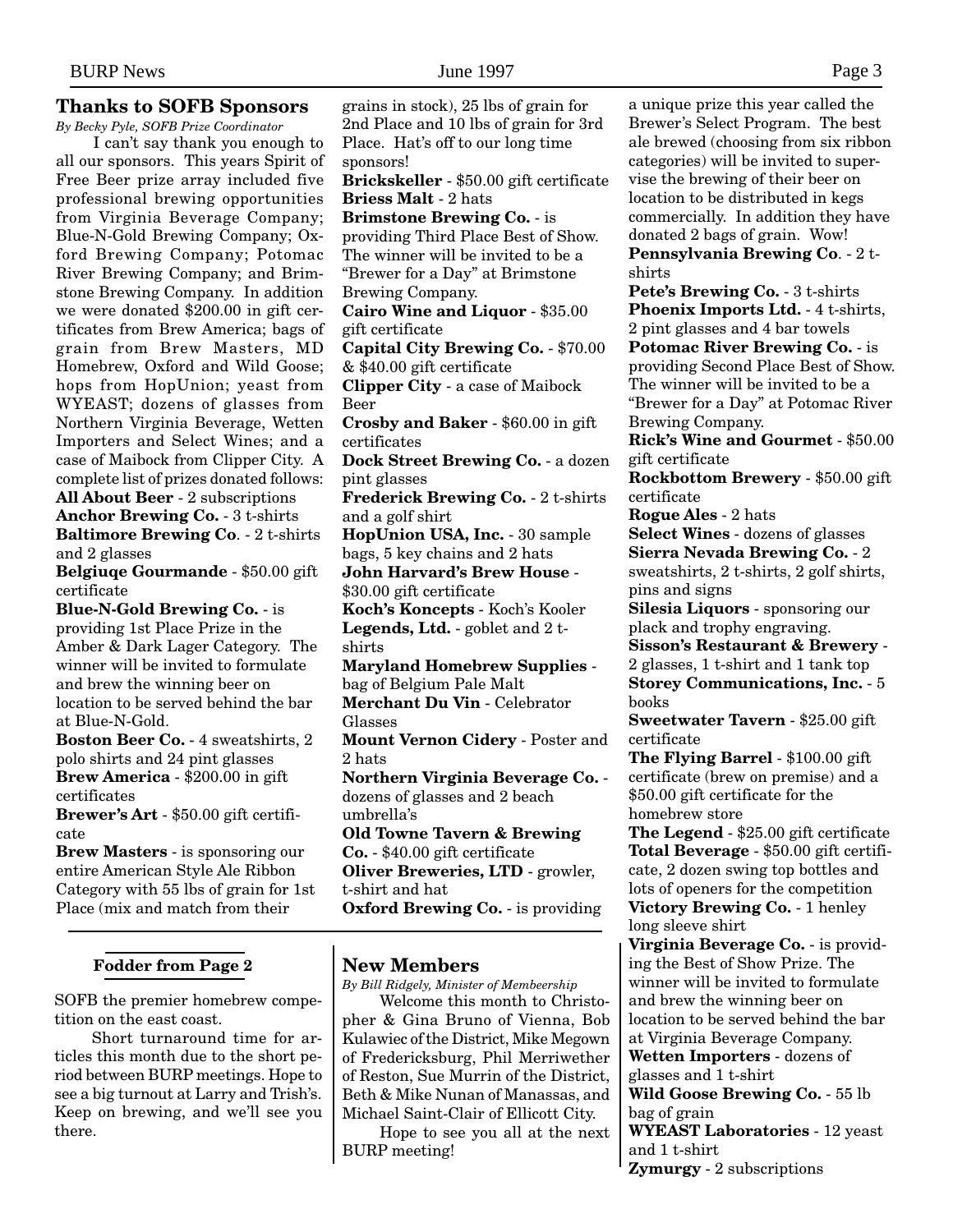#### **Burp Education Update**

*By Wendy Aaronson*

Many thanks to Jim Busch for leading the commercial pilsner tasting during the May BURP meeting. At least 25 people listened attentively to Jim discuss the differences between pilsners which were brewed in different parts of the world. These included Pilsner Urquell, Bitburger, Grolsch, Ephes (Turkey), and pilsners from Baltimore Brewing, Stoudt Brewing and Victory Brewing. We also tasted Bill Ridgely's Pre-Prohibition lager because it was a style that was going to be judged in the club competition held later in the day. The crowd favorite appeared to be Victory's Prima Pils.

COMMERCIAL BROWN ALE TASTING - Due to the success and the positive evaluations I received regarding the commercial pilsner tasting, there will be a commercial brown ale tasting at the June meeting. Besides increasing our understanding of the

style, it is hoped that this will encourage non-BJCP members to assist BJCP judges in judging beers at club competitions. To prepare for the tasting, I recommend that you refer to Mark Stevens' article in the May newsletter. The tasting will be immediately prior to the June 21 meeting at Larry and Trish Koch's home, from 12:30 - 1:00. A BJCP judge will lead a discussion of the style and the tasting of 3-4 beers. To avoid distractions, individuals who want to participate in the tasting are expected to arrive shortly before 12:30. Latecomers will not be able to participate after the tasting begins. If interested in participating, please give me a call at 301-762-6523 so I can determine how much beer we will need.

WATER SEMINAR - Presently, only three people have contacted me about attending the water seminar on June 29. If there isn't sufficient interest, then the class will be postponed. To reiterate the details of the class, A.J. DeLange has offered to teach this class at his home in McLean, VA, on June 29 from 1:00- 4:00. In this class, you will learn water chemistry, test a water sample that you bring to class, taste the water used for different beer styles, and learn what you have to do to adjust the water for your particular needs. The cost of the class is \$15 to cover materials needed to test 1 water sample and the handout on water. If interested in the water test kit, the estimated cost is an additional \$30. If interested, please give me a call no later than June 21.

BJCP EXAM PREPARATION COURSE - I plan on organizing a course which will begin in late August or early September and last approximately 10 weeks. If interested, please give me a call so I can start working on the logistics.

# **Chili Coookoff winner -- "Veggie Boy" Chili**

*by Bill Cavender*

First, because of the ethical dilemmas associated with meatless chilis, it is important to have someone in the immediate vicinity cooking a meat chili. Fortunately I had Dave Pyle at my side, mixing a variety of meats into his chili. Thanks to him for the use of half his stove to make my chili possible.

- 2 vidalia onions, chopped
- 3 green bell peppers, chopped
- 2 red bell peppers, chopped
- 2 fresh New Mexico chiles, chopped
- 2 T minced garlic
- 1/2 cup olive oil

Saute above ingredients until soft, add 1 bottle of beer (I used Hempen Ale)

- added
- 4 T chili powder

4 T ground hickory smoked jalepeno pepper 4 whole dried cayenne peppers

- 2 whole pasilla chiles
- 2 whole ancho chiles
- 2 T dried oregano
- 2 T ground cumin

Simmer for 20-30 minutes Added

2 32 oz. Cans plum tomatoes 2 32 oz. Cans kidney beans 1 32 oz. Can pinto beans 1 32 oz. Can roman beans 1 32 oz. Can garbanzo beans 1 32 oz. Can black beans 3/4 lb. TVP (textured vegetable protein) Bring to boil, reduce heat and slow simmer 2 hours. During the 2 hour simmer, ad-

justed spices to taste, and added an additional 32 oz. Can of plum tomatoes to maintain consistency. Meatless chili does present some preparation problems less common with a traditional chili. My main problem was the fact that there was a low fat content, therefore I lost lots of liquid during the boil. To replace it I added tomatoes and a little more beer.

I realize that the words meatless and chili used together are heretical to some. But hey, a little something different now and again ain't all bad!

Many thanks to Hard Times Cafe for donating prizes for the chili cookoff.

| <b>BURP Finances</b>                               |            |
|----------------------------------------------------|------------|
| By Doug Kruth, Treasurer                           |            |
| 5/1/97                                             |            |
| Category                                           |            |
| 6/10/97                                            |            |
|                                                    |            |
| Inflows<br>Club Sponsored Competition +: \$1932.00 |            |
| Membership +:                                      | \$630.00   |
| Donations +:                                       | \$558.00   |
| <b>Interest Earned</b>                             | \$7.95     |
|                                                    |            |
| <b>Total Inflows</b>                               | \$3127.95  |
| Outflows                                           |            |
| Club Sponsored Competition -: \$1395.71            |            |
| Membership - G&A                                   | \$11.29    |
| Newsletter-:                                       | \$308.67   |
| Taste of Southern MD Festival -: \$103.76          |            |
| Donations -:                                       | \$26.88    |
|                                                    |            |
| <b>Total Outflows</b>                              | \$1846.31  |
| Overall Total                                      | \$1281.64  |
| ============                                       |            |
| <b>BURP Account Balances</b>                       |            |
| Cash                                               | \$0.00     |
| Payable                                            | \$38.17    |
| Receivable                                         | \$5.00     |
| Savings                                            | \$3,079.54 |
| Checking                                           | \$3456.09  |
| Networth                                           | \$6502.46  |
| :===========                                       |            |
|                                                    |            |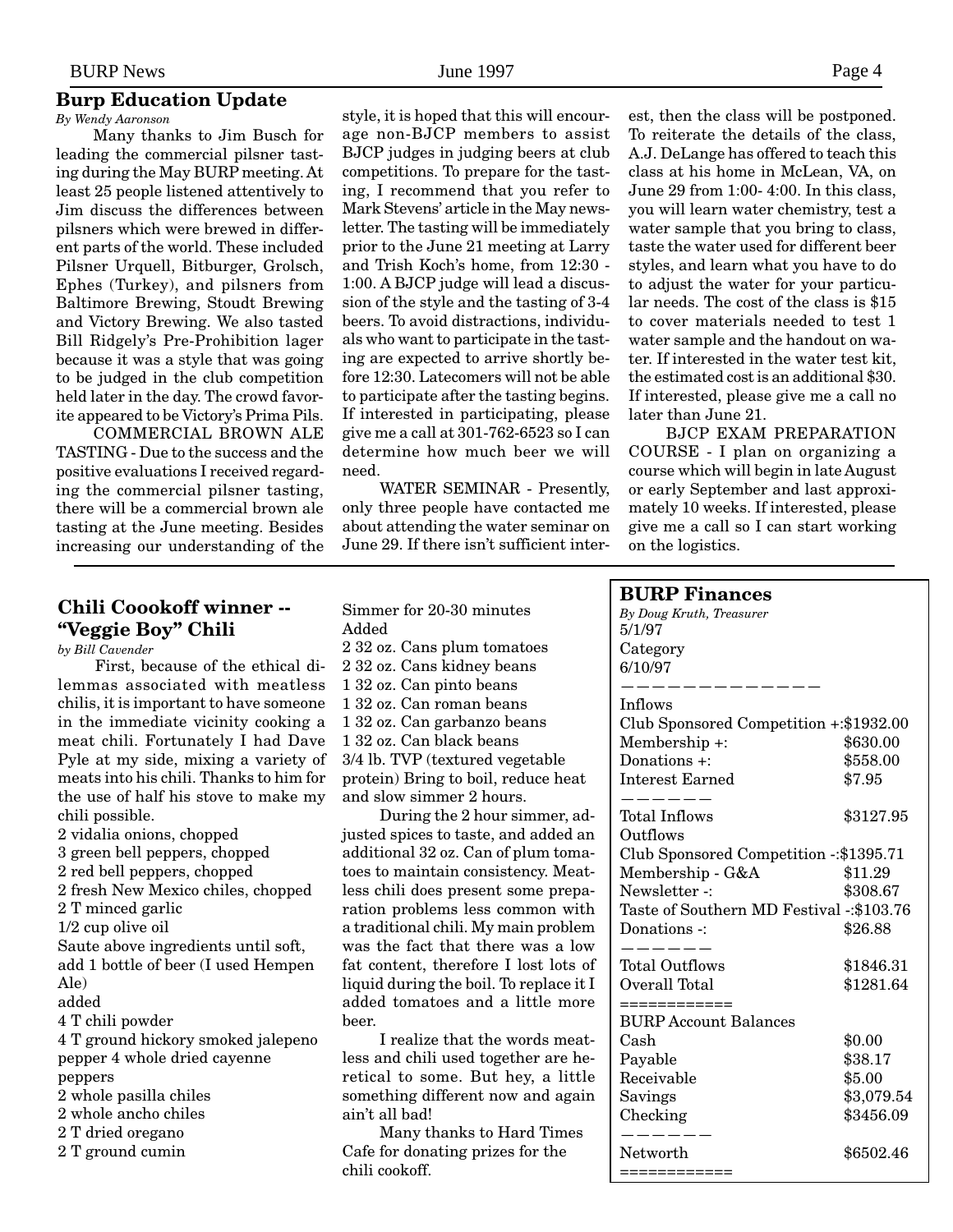# **Brewing Extract Beers: July Club Contest**

*By Mark Stevens, Minister of Culture*

The July club competition style isn't really a style at all, but it is a great opportunity for a lot of people who feel intimidated by competing against all-grain beers to bring out their best extract brews and compete an equal footing with similar brews.

Any beer style is eligible, as long as its brewed with extracts. [Ed note: The AHA website notes that the only requirement is that at least 75% of the malt used must be in the form of extract. ] The winner of this competition is eligible to represent BURP in the AHA "Extract Extravaganza" clubonly competition. Just one bottle is needed to enter the BURP competition, but please have another three bottles ready for the AHA in case you win.

So, what does it take to brew a winning extract beer? The first thing to remember is that if you use the prehopped extracts sold as "can kits," throw away the yeast that comes packaged under the lid and buy fresh yeast. The second thing is to ignore any directions telling you to add lots of corn or table sugar. Instead, boost your gravity by adding plain unhopped malt extract. As always, watch the sanitation.

Ray Daniels presents some interesting tips for brewing winning extract beers in his excellent book "Designing Great Beers". In his analysis of winning recipes from AHA competitions, Daniels notes that as recently as 1994, 38 percent of the ribbon winners were extract-based beers, but that \*all\* of

#### **Competition Notes**

*Mark Stevens, Minister of Culture*

Winners of the May pilsner contest and Spirit of Free Beer are noted elsewhere in the newsletter. Congratulations to all.

Keep in mind that we need a handful of members at every club meeting to judge the monthly club contest entries. If you have particular interest or expertise in an upcoming style, please let me know so that I'm sure to reserve a spot for you to judge. Also, if a particular style is one that these beers used at least some grain. Most of the winners are partial-mash beers, but by steeping at least a pound or two of fresh-crushed grain, you can get a good malt character and restore some of the yeast nutrients that are often missing from extracts. (Extract beers tend to have slower fermentations than all-grain beers.)

Another thing to keep in mind when working with extracts is that lighter-colored beers are difficult to do well when brewing with extracts. This is because most extracts darken during the manufacturing process, and also have a tendency to further darken with age, so that an older can of extract might produce a darker beer than a young can of the same brand. Most extract brewers also tend to favor concentrated boils rather than full-scale boils that would require chiller. High gravity worts always tend to darken more in the kettle than a low gravity wort. A good pilsner or kolsch can be tough to brew using extracts, but there are plenty of styles that do work well with extracts. Porters and stouts, most of the Belgian ales, wheat beers, IPAs, and brown ales are all good candidates for extract brews, especially when used with some grain. There are thousands of extract beer recipes floating around the homebrew community, and most homebrew shops have plenty of them to share with their customers. Here are a couple to get you going.

Basic German Weizen 5 gallons 6.6 pounds Northwestern weizen (wheat) extract

1 ounce Hallertau, Mt. Hood or similar hop (3-5% alpha, boil 60 minutes)

you have not previously had a chance to judge, and you'd like to get a little experience with a new style, the club contest is a great opportunity to improve your expertise. If you participate in Wendy's pre-meeting tastings of the monthly style, this is also an excellent opportunity to immediately put to use your new-found insight. Let me know what you want to judge.

BURP had over 30 entries in the AHA National competition this year, and while the judging took place in mid-May, the results have not yet been Wyeast 3056 or similar yeast

Bring 2-3 gallons of water to boil and add extracts, stirring until dissolved. Add hops and boil 60 minutes. Dilute to 5 gallons and add to fermenter. When temperature is below 75 degrees, pitch yeast. Ferment 1 week, rack to secondary for another week, then bottle or keg as usual.

Easy IPA

5 gallons

2 - 1 / 2 pounds US 2-row pale malt

1 / 4 pound wheat malt

1 / 2 pound crystal malt (20-40 L)

3.3 pounds pale or gold malt extract syrup

1 pound light dry malt extract

1 ounce Nugget or Chinook hops

(11-13% alpha, boil 60 minutes)

1 ounce Cascade hops (5% alpha, boil 30 minuets)

1 ounce Cascade (finish)

Wyeast 1056, or a dry yeast like Windsor or Nottingham

Heat about 2 gallons water to about 160 degrees. Grind grains and place in a grain bag. Add grain bag and mix well with water. Measure temperature. If below 150, slowly heat to about 152. Let steep for about 45-50 minutes. Heat another gallon or so of water to about 175 degrees. Rinse grains into kettle and discard grain. Add extract, stir to dissolve, and bring to boil. Boil 60 minutes, adding hops at times indicated above. At end of boil, dilute to 5 gallons, cool to below 75 degrees, and pitch yeast. Ferment about 1 week, transfer to secondary for another week, then bottle or keg as usual.

announced. We should know who went on to the second round by the time of the next newsletter. Good luck to everyone!

Junes club contest style is brown ale. Bring your best to the June Meeting and see how it fares compared to others. Here are the style guidelines that well use. Mild: OG: 1030-1038, IBU: 10-24. English Brown: OG: 1040- 1050, IBU: 15-30. American Brown: OG: 1040-1060, IBU: 25-60.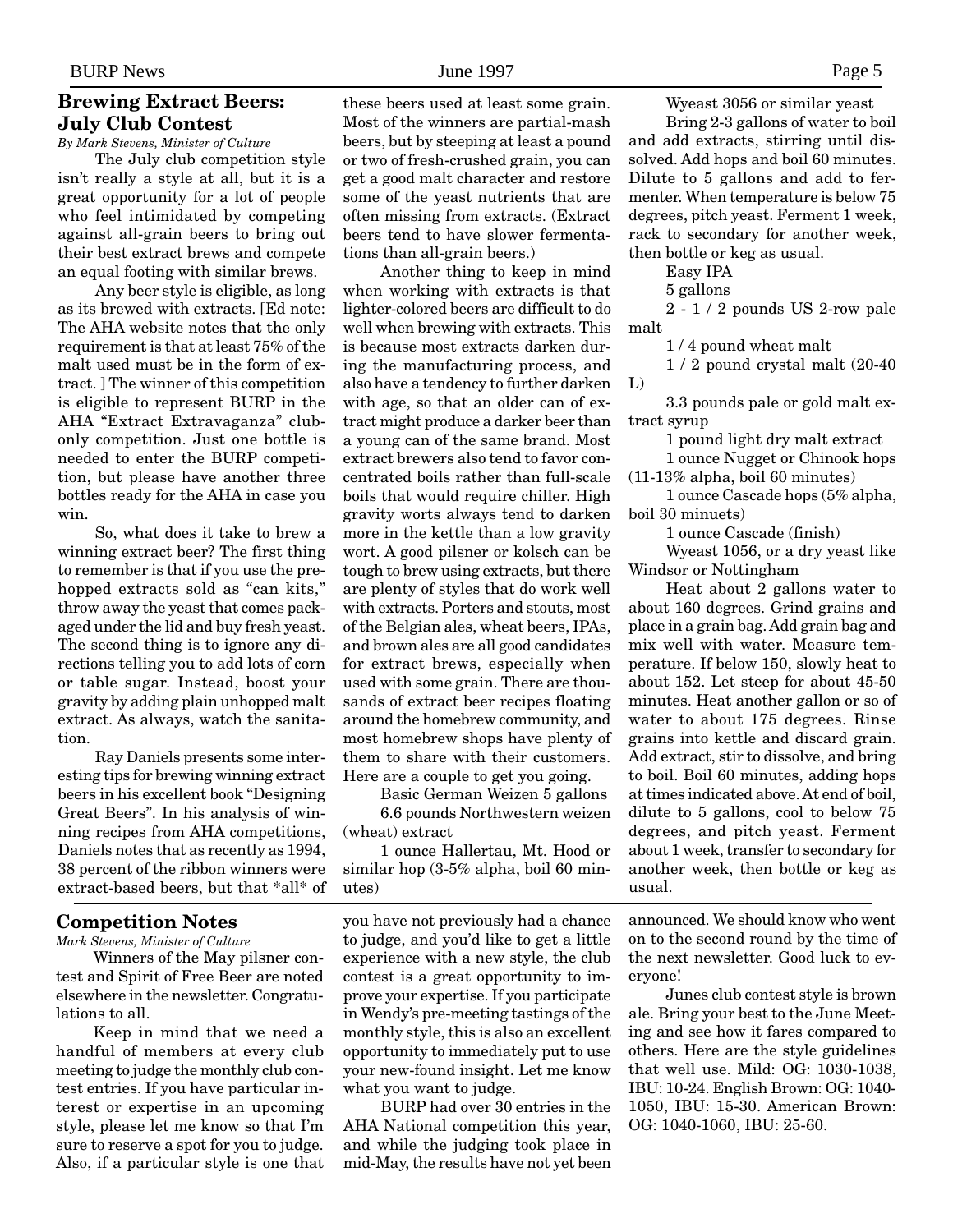## **Competition Announcement And Call For Judges - Montgomery County Fair On August 16** *By Wendy Aaronson, Minister of Education*

After judging so many beers in the Spirit of Free Beer, it's hard to imagine that I'm thinking about the next competition in the area. Last year's first Montgomery County Fair Amateur Homebrew Competition was a huge success with more than 200 entries due to the extraordinary organizational efforts of the Gaithersburg Area Brewing Society (GABS) and the number of BJCP judges from BURP who showed their support and participated in the competition. The Second Annual Montgomery County Fair Amateur Homebrew Competition will be on August 16 at the Montgomery County Fairgrounds in Gaithersburg. This competition is sanctioned by the AHA and BJCP and Steve Lichtenberg is the judge coordinator. All judges and stewards will receive free entry into the fair. Steve will be mailing fliers to last year's participants. If interested in judging, give Steve a call at 301-990- 8430 or by email to slichten@msninc.com.

## **BURP pilsner contest results:**

1st place: Tom Cannon 2nd place: Jim Rorick 3rd place: Eric Clem

Many thanks also to our judges: Polly Goldman, Rick Garvin, and Bill Newman. We had 10 entries this month, so competition was stiff.

Here's Tom Cannon's Winning Pilsner recipe from the May club competition:

For 8 gallons.18# Durst Pilsner malt. 2# Breiss Cara-Pils. 1.25# Ireks Munich Malt. Wyeast Bohemian Pils yeast. Single Decoction Mash. 30 minutes at 130 deg F. Decoct to 152 def F for 1 hour.Sparge using 1 oz Saaz hops for first wort hopping. Boil for 1.5 hours. 4 oz Hallertauer Mittelfruh for 60 minutes 2 oz Tettnanger for 30 minutes 1 oz Saaz for 15 minutes, 2 oz Saaz at knock out. OG 1060. Ferment 2 weeks at 50 def F in glass. Lager 3 weeks at 34 deg F in glass.FG 1011

#### **Wort Chilling**

*By Benjamin L. Schwalb, BURP Member at Large.*

Now that you've finished boiling your wort, whats the next step?

The time between when the wort is cool enough for microbes to infect it (below 120 F) and when the yeast really gets going is called "lag time". There's plenty of sugar in there, and the more time and resources you give bacteria, the more they will multiply. It would be nice if you could cool the wort quickly instead of waiting an hour or two for it to cool to pitching temperature. Pouring hot concentrated wort into cold water will drop the temperature only so much - usually we will still have to wait for complete cooling. Putting the pot of wort in an ice water bath helps some, but still leaves considerable lag time.

The solution to all these problems is to force cool the wort using whats known as a wort chiller. This is a device which, with the addition of cold tap water, will quickly drop the temperature of your wort to make it ready for pitching. A good wort chiller should be able to cool a batch of homebrew down to around 70 deg F. in no more than half an hour. This will help prevent infections and get your brew happily fermenting much sooner.

Quick chilling is also a very good idea because of the oxidation factor. Oxidation is a process which causes metals to rust, fats to go rancid, and beverages to go bad in the bottle. Active yeast breathe or respirate and therefore use up oxygen, so aerating the wort can be a good idea. But, aerating while the wort is hot can be counter productive, as the higher temperature speeds oxidation. Quick chilling with a wort chiller helps avoids this.

Another benefit of quick chilling is an improved "cold break", which is when proteins coagulate into big chunks as the result of a rapid temperature drop. These chunks settle easily; thus clarification is enhanced.

So every serious homebrewer needs a wort chiller. You can buy one at a homebrew shop, or you can save a few bucks by buying the parts at a hardware store and building one.

There are two basic kinds of wort chillers. They both work on the same principle: thermal exchange (no, this does not mean trading underwear). The two kinds are:

1) Immersion. The simpler of the two, this involves a connector to a faucet or spigot, connected to a flexible hose, connected to coiled, hollow piping (almost always copper, due to its excellent thermal conductivity), connected to more flexible hose. Cold water is run through the piping, which is immersed in the hot wort inside the boiling pot. The wort's heat conducts through the piping to the continuously running water. This carrys the heat away as the warmed water flows down the drain, thereby quickly cooling the wort.

2) Counterflow. Copper piping is run lengthwise through a garden hose, then both are coiled. The hot wort is siphoned INSIDE the piping from the boiling pot to the fermenter, while cold water is run the other way inside the hose but outside the piping. By the time the wort reaches the fermenter it has cooled.

There are advantages to both types of chiller. The immersion type is less expensive and easier to assemble, most people feel its easier to clean and maintain. The counterflow type, though more difficult to clean, its hard to scrub inside a coiled copper pipe, cools each unit of wort faster and more effeciently. The immersion type cools all the wort at the same time, which takes roughly 10-20 minutes, while the counterflow type cools only the wort that is inside the chiller. Thus cooling time per unit of wort is the time it takes to siphon from the boiling pot into the fermenter, which is usually less than a minute, so there is less chance for contamination and a better cold break results. The higher the gravity, the longer it takes to flow. Worts with very high gravities often will not flow through counterflow wort chillers, most of which use 3/8 inch inner diameter piping, so an immersion type must be used.

Quality chillers are available at most homebrew suppliers and start at

**See Wort Chiller Page 7.**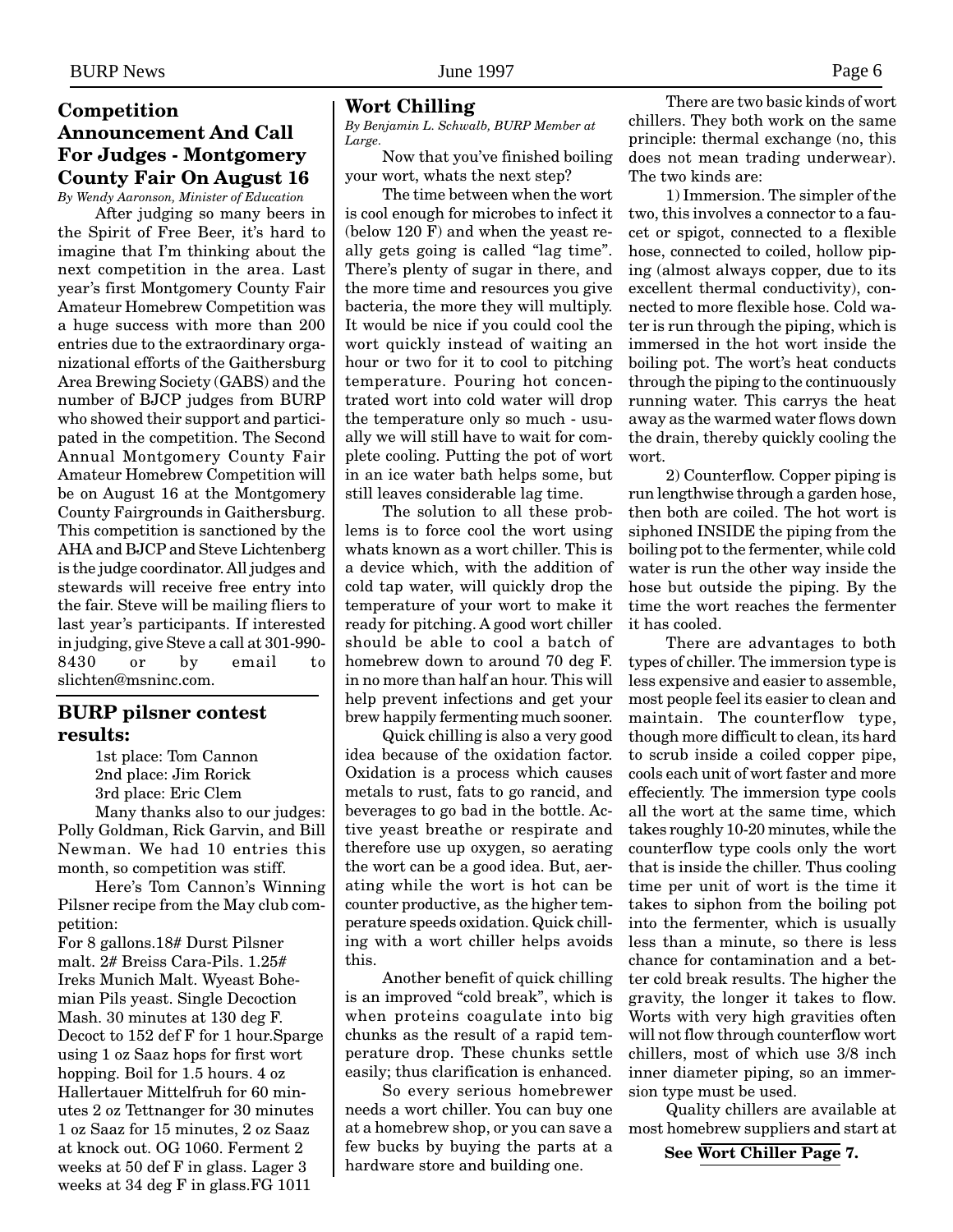# **1997 Real Ale Festivals Plans Announced**

June 9, 1997-Chicago ÷ The Craft Beer Institute today announced plans for the 1997 Real Ale Festival ÷ the premiere American beer festival dedicated to British-style cask-conditioned ales. Plans for this year's festival include a bar dedicated to past Champion Beers of Britain, a tasting of hop varietal beers and a competition among homebrewed beers served by handpump.

"This year's festival promises brewers and beer lovers taste treats that have never before been available in the United States," said Ray Daniels, president of the Craft Beer Institute and lead organizer of the festival. "Anyone who is serious about beer will want to be in Chicago during the weekend of November 7-9, 1997."

Chicago's newest brewpub, Riverwest Brewing Co, has been se-

# **AHA NHC 1st Round Results**

The Covert Hops Society posted results of the AHA NHC 1st Round. Results are at: http:// www.coverthops.com/nhc97.htm Here are the winning BURP members: Category Member Place =================================================== #1 Barleywine Scott Bickham 2nd (American Barleywine) #2 Belgian AlesMark Stevens 1st (Dubbel) #6 American Ales Steve Marler 3rd (American Pale Ale) #7 English Bitter Janet Crowe 3rd (ESB) #10 Strong Ale Wendy Aaronson 2nd (Scottish Strong) #11 Stout Tom Cannon 2nd (Foreign Stout) #11 Stout Keith Chamberlin 3rd (Imperial Stout) #14 Dormunder/Export Scott Bickham 3rd (Dortmunder/Export) Not a bad showing at all....

lected as the site of this year's festival. Located at 925 West Chicago Avenue, not far

from Chicago's Riverwest, Loop and Greektown areas, the facility offers

more than 10,000 square feet of space to festival goers.

This year's Real Ale Festival will offer a chance for homebrewers to exhibit their real ale skills. On Sunday, a competition of homebrewed real ales will be held. To mimic the commercial serving of cask ale, the entries will be submitted in soda kegs and served through handpumps.

"Serving the homebrews on handpump is a logistical nightmare," says Daniels, "but we felt that a competition of bottled real ale just wasn't interesting enough. Thanks to support from both Riverwest Brewing and the Chicago Beer Society, we've come up with a plan to achieve the proper handling for the homebrew entries."

Daniels said that the homebrew competition will be structured as a "club-only" event, with one entry permitted from each homebrew club in the country. "That was the only way we could see to keep the number of entries down to a manageable number," he said.

To help make this year's festival a success, Daniels said that he is seeking sponsors for various aspects of the event. In addition to keeping the consumer price steady at 1996 levels, the sponsorship program gives companies and brewers an opportunity to have a strong presence at the festival, said Daniels.

Anyone interested in more information on the Real Ale Festival should contact the Craft Beer Institute at 773-<br>665-1300 or via E-mail: 665-1300 or via raydan@compuserve.com. Also, the festival has a web page that gives more details about the event at http:// www.mcs.com/~rdan/RAF.html.

#### **Wort Chller From Page 6.**

around \$30 for an immersion chiller. If you choose to build your own, parts are available at most hardware stores. A length of copper tubing will probably be about \$10, hose and fitting will add another \$5 to \$10. Copper is the best piping material to use, for 3 reasons: 1) it exchanges temperature rapidly 2) it's relatively soft so it's easy to manipulate 3) copper is an essential mineral for yeast. When hot wort touches it, trace amounts of copper leech into it.

The biggest assembly problem is bending the piping into a coil. [Ed. Note. Hechengers has coils. They only need minimal ammounts of reshaping] Bend the pipe around something cylindrical: a small wastebasket, a child's head, your dog - whatever's handy. If you free-form bend it you could accidentally fold it over, which closes the lumen. Unfolding it could cause it to break, and if you Bobbitt your pipe you'll have to buy another one. When your copper tubing is appropriately shaped, attach the hoses to the ends and clamp tightly. On the end of the "inlet" hose, attach a fitting to connect your chiller to your faucet, use a hose clamp here, as well. Clean everything, as you would the rest of your brewing equipment and you're ready to go!

| <b>Burp Officers</b>   |                     |                    |  |  |
|------------------------|---------------------|--------------------|--|--|
| <b>Office</b>          | <b>Officer</b>      | Phone              |  |  |
| <b>Fearless Leader</b> | Tom Cannon          | $(703)$ 204-2256 H |  |  |
| Minister of            | Wendy Aaronson      | $(301)$ 762-6523 H |  |  |
| Education              |                     | $(301)$ 594-5656 W |  |  |
| Minister of Culture    | Mark Stevens        | $(540)$ 822-4537 H |  |  |
| Minister of Truth      | Dan Brown           | $(703)$ 271-6310 H |  |  |
| Minister of            | <b>Bill Ridgely</b> | (703) 971-5744 H   |  |  |
| Propaganda             |                     | $(301)$ 827-1391 W |  |  |
| Minister of Finance    | Doug Kruth          | $(703)$ 671-0857 H |  |  |
| Libeerian              | <b>Bob Cooke</b>    | $(703)$ 451-1540 H |  |  |
| Minister of the Web    | Lynn Ashley         | $(703)$ 522-5308 H |  |  |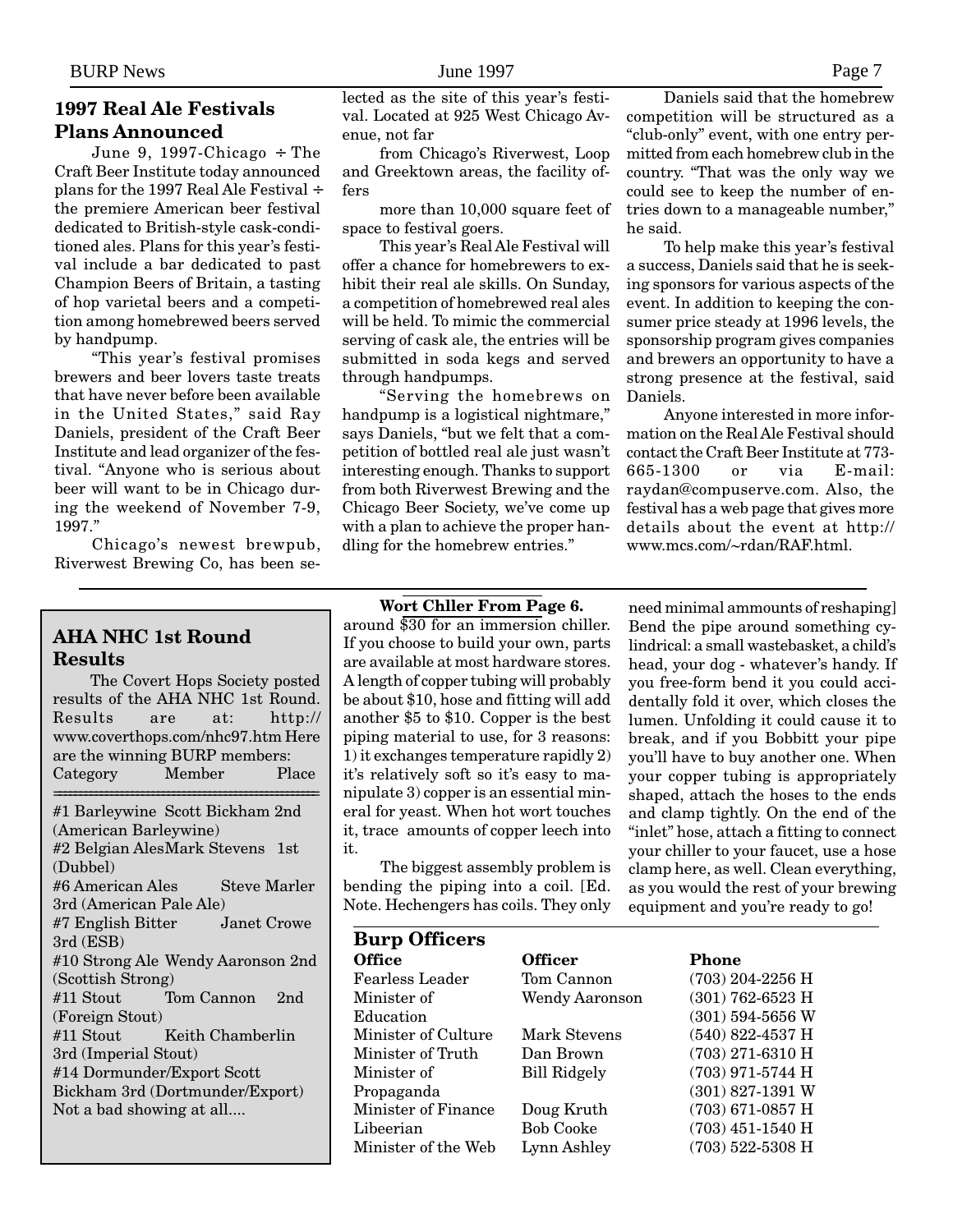# **Best of the (other) Newsletters**

*By Bob Cooke, Libeerian*

**Houston Foam Rangers**, Houston, TX (May 97) The Foam Rangers Grand Wazoo (President) described the history of the club. It was founded in 1765 by Adolphus Birdwell who is perhaps better known for his valor in the American Revolutionary War when he said "Give me Liberty or give me Mt. Hood." The club's honored traditions have been established by such famous people as Eammon "Shecky" Papazian, Silas Eckhardt, and Dr. Theophrastus Fix (all of whom are mentioned in anecdotes in the article). During Prohibition the members survived by brewing in an old church and posing as a radical Noonanite sect. Then, during the 1950's many Rangers saw their careers destroyed by allegations of the House Un-American Activities Committee that the Foam Rangers were soft on red beer. The club's most recent cultural development has been the use of Elvis impersonators at homebrew contests.

**Arizona Society of Homebrewers**, Phoenix, AZ (May 97) A couple of ASH's finest homebrewers visited a local Brew on Premises establishment where they made 13 gallons of a steam beer  $(\$99 + tax +$ bottles). They were impressed by the steam-fired boiling vessels, the glycol plate-type wort chiller, the high pressure bottle washing/sanitizing station, and a counter-pressure bottler (for 22 oz bottles only). Not so impressive, however, was the Corona-style mill for specialty grains (our intrepid homebrewers brought their own Schmidling Malt Mill), the exclusive use of extracts—malt and corn-for fermentables (the owners were upset when our heroes wanted to substitute malt syrup for the corn), a limited choice of yeast (indeterminate strains of either ale or lager dry yeast), and the lack of any wort oxygenation prior to fermentation. Bottom line: the homebrewers had a good time doing the brew even though the proprietor was worried about why they were taking so many notes.

Covert Hops Society, Atlanta, GA (May 97) The club hosted the National Homebrew Competition on May 16-18 with over 550 entries, 40 judges, and 20 stewards. Unfortunately, due to the demands for organizing/running this competition, CHS had to cancel their Summerfest homebrewfest which had been scheduled for Memorial Day weekend.

The following article is reprinted in its entirety from The Dumpster (April 97).

Relax, don't worry? Trouble in Charlie's empire?

Once a valued and beloved organization serving the needs of homebrewers everywhere, the AHA has been losing the loyalty of the members whose dues support it.

Many of us have long been complaining about the decreasing level of useful homebrewing articles published in Zymurgy magazine, the AHA's major member benefit. Some of the recent issues have contained a lot of fluff of little or no interest to the homebrewers that this organization has built its success on.

On top of this growing apprehension came a revelation. Jim Liddle obtained the tax records of the AHA through the legal non-profit disclosure rules. He posted these records on the net and all hell broke loose. The records revealed that Charlie Papazian is taking a \$165,000 salary from his non-profit organization. This information initiated a very in depth scrutinizing by concerned AHA members who are interested in where their money goes and what benefits they receive.

 I stand as one member that will defend Charlie's right to his salary. Many other well-known nonprofit organizations pay their CEO much more than this. In fact, the percentage of income taken by Charlie is a good bit lower than the average for non-profit organizations. However, I do believe that a supporter or member of a non-profit organization deserves to have a voice in how the organization is run. This is where the AHA has considerably fallen short. The board of advisors have made many recommendations regarding the focus of the AHA but most of these have been duly noted then ignored. It has become very clear that the AHA is running under its own plan and disregarding what the membership expects from them.

In the past, there was a good relationship with some of the AHA staff and the homebrewer community. We always could rely on James Spence to listen and, if possible, get something done. Unfortunately, James is gone. Rumor says he was fired but that is only a rumor. Things were starting to look unstable at this point but it got worse.

Karen Barela, president of the AHA, resigned on February 14. I'm not sure why she quit or who will take over but in the meantime Brian Rezac seems to be running the show.

My point now is that the organization that has promoted our hobby and sustained it well for many years, is floundering and losing its value to the members who support it. If I want a magazine that can provide useful articles relating to all levels of brewing experience, I'll subscribe to Brewing techniques and several others, but, if I'm looking for a brotherhood of homebrewers from all over the world, the AHA has it.

The fact that Charlie has finally reaped some reward from his years of work promoting homebrewing has no bearing on the current situation. This situation is that the AHA is a non-profit, member supported, taxfree organization that should make an effort to communicate with its membership.

It now appears as though they are trying more to listen to the members and address their concerns and desires. The AHA Administrator, Brian Rezac, has been active on the CompuServe beer forum and seems genuinely committed to improving the AHA's image. He has been very responsive to all questions posted regarding AHA management and policy. This is a positive sign and has been long overdue.